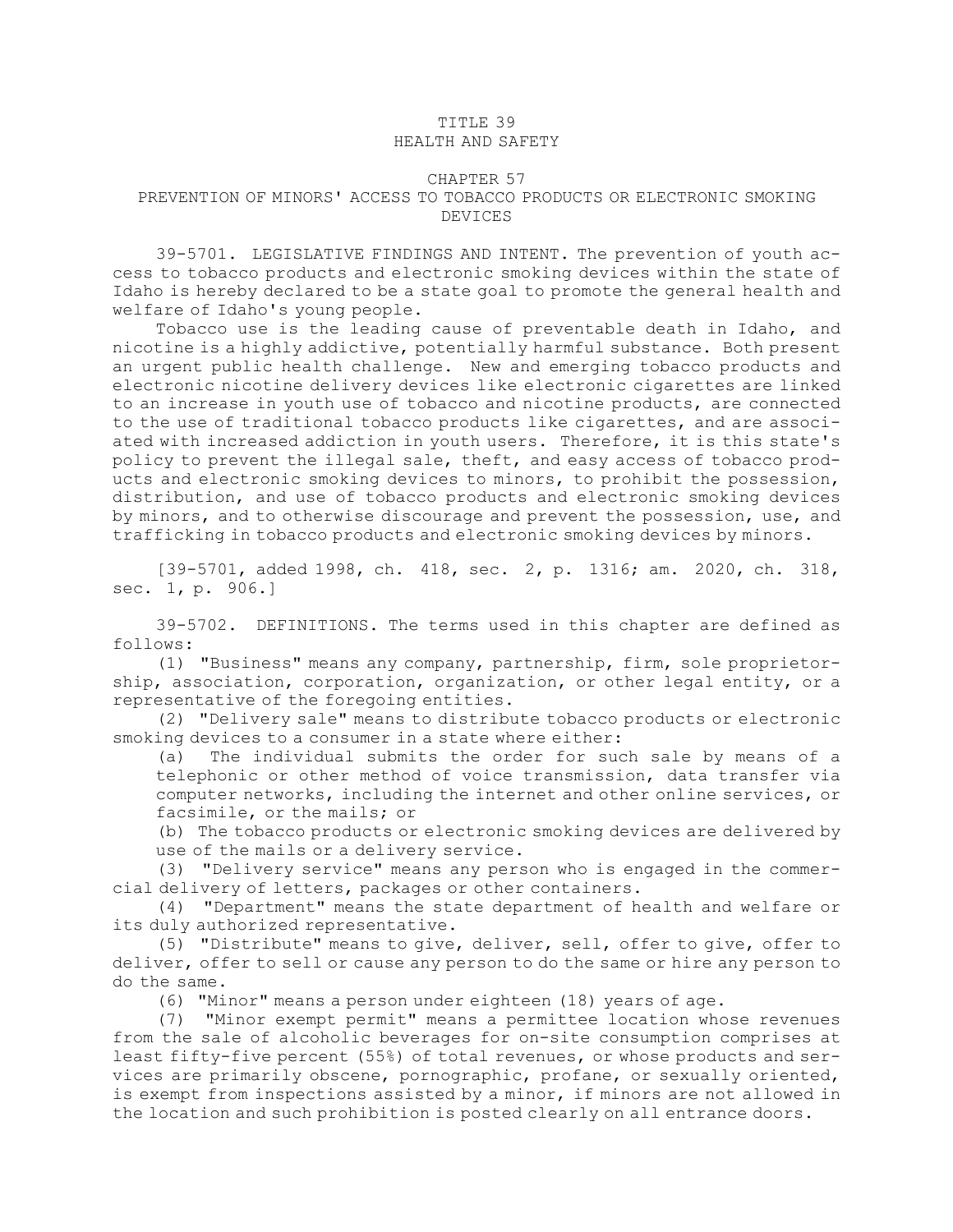(8) "Permit" means <sup>a</sup> permit issued by the department for the sale or distribution of tobacco products or electronic smoking devices.

(9) "Permittee" means the holder of <sup>a</sup> valid permit for the sale or distribution of tobacco products or electronic smoking devices.

(10) "Photographic identification" means state, district, territorial, possession, provincial, national or other equivalent government driver's license, identification card or military card, in all cases bearing <sup>a</sup> photograph and <sup>a</sup> date of birth, or <sup>a</sup> valid passport.

(11) "Random unannounced inspection" means an inspection of retail outlets by <sup>a</sup> law enforcement agency or by the department, with or without the assistance of <sup>a</sup> minor, to monitor compliance of this chapter.

(12) "Seller" means the person who physically sells or distributes tobacco products or electronic smoking devices.

(13) (a) "Tobacco product or electronic smoking device" means:

(i) Any substance containing, made of, or derived from tobacco or nicotine that is intended for human consumption or is likely to be consumed, whether inhaled, absorbed, or ingested by any other means, including but not limited to cigarettes, cigars, pipes, snuff, smoking or chewing tobacco, snus, tobacco papers, or smokeless tobacco;

(ii) Any electronic smoking device that may be used to deliver an aerosolized or <sup>a</sup> vaporized substance to the person inhaling from the device, including but not limited to an electronic cigarette, an electronic cigar, an electronic pipe, <sup>a</sup> vape pen, or an electronic hookah, or any component, part, or accessory of such <sup>a</sup> device, or any substance intended to be aerosolized or vaporized during use of the device, whether or not the substance contains nicotine, or any heated or lighted device intended to be used for inhalation; or

(iii) Any components, parts, or accessories of <sup>a</sup> tobacco product or an electronic smoking device, whether or not they contain tobacco or nicotine, including but not limited to filters, rolling papers, blunt or hemp wraps, and pipes, whether manufactured, distributed, marketed, or sold as an electronic cigarette, electronic cigar, electronic hookah, or vape pen, or under any other product name or descriptor.

(b) The term "tobacco product or electronic smoking device" does not include drugs, devices, or combinations of products authorized for sale by the United States food and drug administration as those terms are defined in the federal food, drug, and cosmetic act.

(14) "Vending machine" means any mechanical, electronic, or other similar device which, upon the insertion of tokens, money or any other form of payment, dispenses tobacco products or electronic smoking devices.

(15) "Vendor-assisted sales" means any sale or distribution in which the customer has no access to the product except through the assistance of the seller.

(16) "Without <sup>a</sup> permit" means <sup>a</sup> business that has failed to obtain <sup>a</sup> permit or <sup>a</sup> business whose permit is suspended or revoked.

[39-5702, added 1998, ch. 418, sec. 2, p. 1317; am. 2003, ch. 159, sec. 1, p. 449; am. 2003, ch. 273, sec. 1, p. 728; am. 2004, ch. 318, sec. 5, p. 897; am. 2012, ch. 39, sec. 1, p. 118; am. 2020, ch. 318, sec. 2, p. 906.]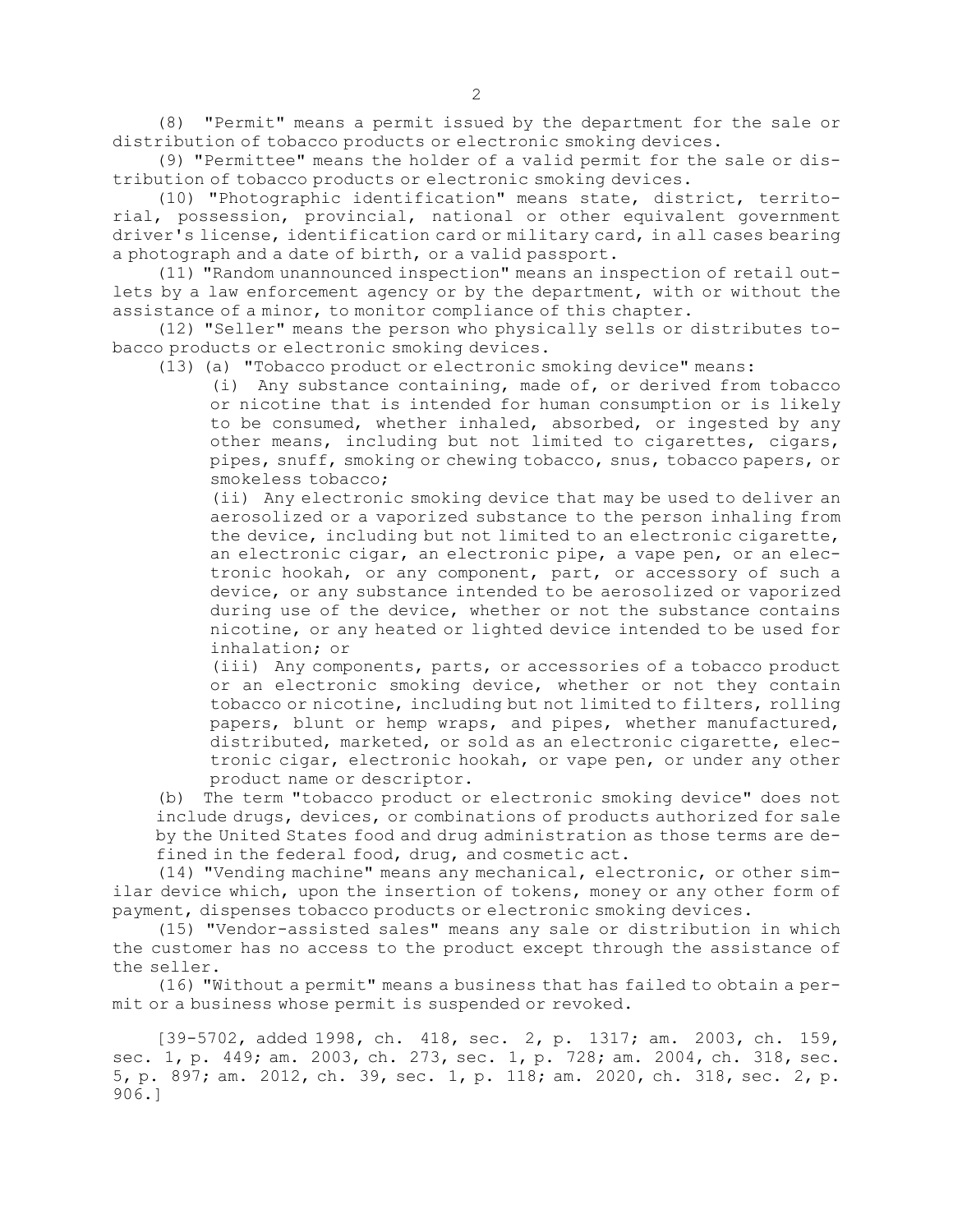39-5703. POSSESSION, DISTRIBUTION, OR USE BY A MINOR. (1) It shall be unlawful for <sup>a</sup> minor to possess, receive, purchase, use, or consume tobacco products or electronic smoking devices or to attempt any of the foregoing.

(2) It shall be unlawful for <sup>a</sup> minor to sell or distribute tobacco products or electronic smoking devices or to attempt either of the foregoing.

(3) It shall be unlawful for <sup>a</sup> minor to provide false identification or make any false statement regarding their age in an attempt to obtain tobacco products or electronic smoking devices.

(4) <sup>A</sup> minor who is assisting with <sup>a</sup> random unannounced inspection in accordance with this chapter shall not be in violation of this chapter.

(5) <sup>A</sup> minor may possess but not sell or distribute tobacco products or electronic smoking devices in the course of employment, for duties such as stocking shelves or carrying purchases to customers' vehicles.

(6) Penalties for violations by <sup>a</sup> minor. <sup>A</sup> violation of subsection (1) of this section by <sup>a</sup> minor shall constitute an infraction and shall be punishable by <sup>a</sup> fine of seventeen dollars and fifty cents (\$17.50). The first violation of subsection (2) or (3) of this section by <sup>a</sup> minor shall constitute an infraction and shall be punishable by <sup>a</sup> fine of two hundred dollars (\$200). <sup>A</sup> subsequent violation of subsection (2) or (3) of this section by <sup>a</sup> minor shall constitute <sup>a</sup> misdemeanor and shall be punishable by imprisonment in an appropriate facility not exceeding thirty (30) days, <sup>a</sup> fine not exceeding three hundred dollars (\$300), or both such fine and imprisonment. The court may, in addition to the penalties provided in this section, require the minor and the minor's parents or legal guardian to attend tobacco product or electronic smoking device awareness programs or to perform community service in programs related to tobacco product or electronic smoking device awareness.

[39-5703, added 1998, ch. 418, sec. 2, p. 1317; am. 2012, ch. 39, sec. 2, p. 119; am. 2015, ch. 158, sec. 1, p. 553; am. 2020, ch. 318, sec. 3, p. 908.]

39-5704. PERMITTING OF TOBACCO PRODUCTS OR ELECTRONIC SMOKING DEVICES RETAILERS. (1) It shall be unlawful to sell or distribute or offer tobacco products or electronic smoking devices for sale or distribution at retail or to possess tobacco products or electronic smoking devices with the intention of selling at retail without having first obtained <sup>a</sup> tobacco product or electronic smoking device permit from the department, which shall be the only retail tobacco product or electronic smoking device permit or license required. Provided however, this section shall not be deemed to require <sup>a</sup> wholesaler or manufacturer's representative or employees who, in the course of their employment, stock shelves and replenish tobacco products or electronic smoking devices at <sup>a</sup> permittee's place of business to obtain <sup>a</sup> permit.

(2) The department shall administer the permitting of tobacco product or electronic smoking device retailers and shall be authorized to ensure compliance with this chapter. The department may promulgate rules in compliance with [chapter](/statutesrules/idstat/Title67/T67CH52) 52, title 67, Idaho Code, regarding permitting of tobacco product or electronic smoking device retailers, inspections, and compliance checks, effective training, and employment practices under this chapter.

(3) Permits shall be issued annually for each business location to ensure compliance with the requirements of this chapter. A copy of this chapter, rules adopted by the department, appropriate signage required by this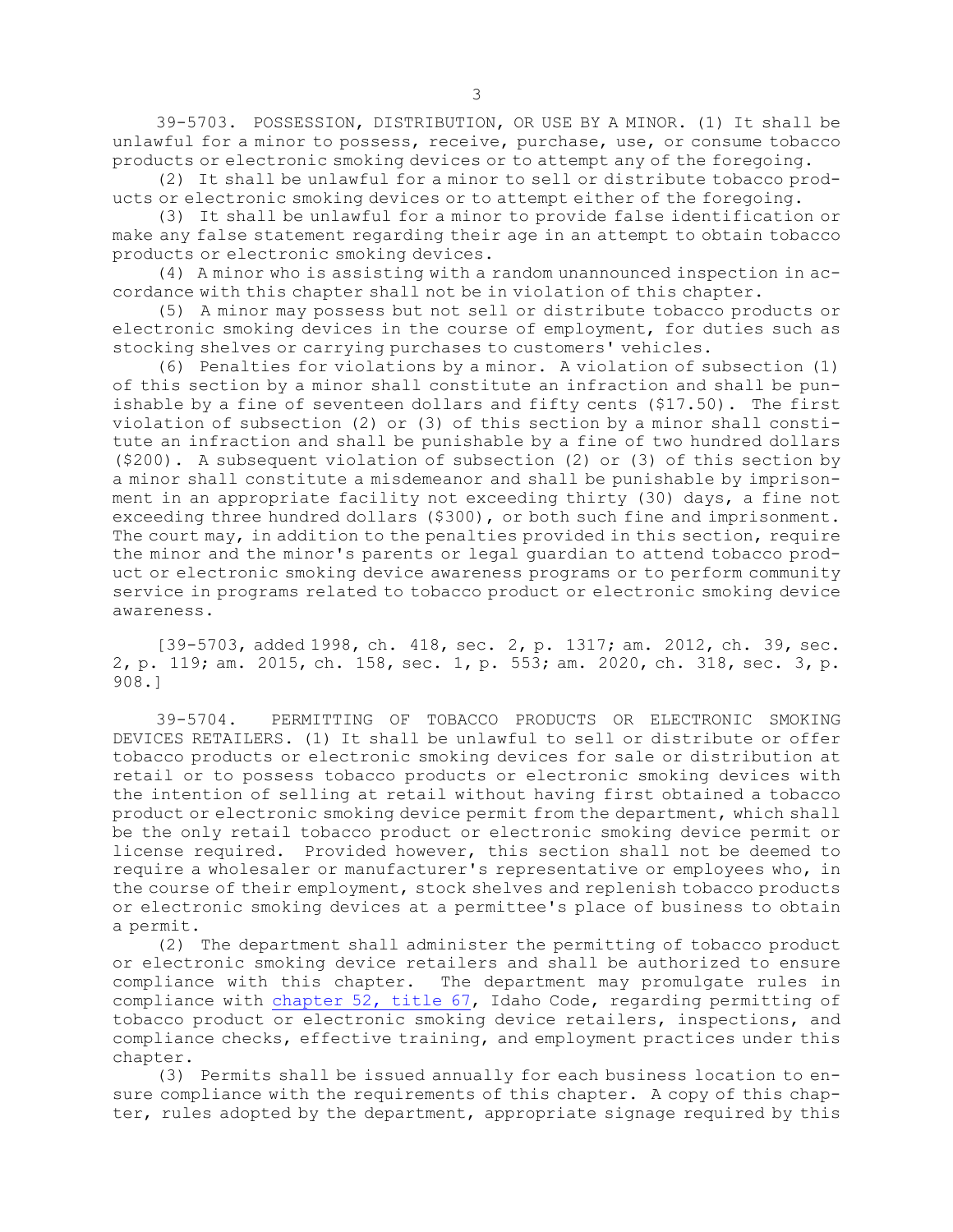chapter, and any materials deemed necessary shall be provided with each permit issued.

(4) <sup>A</sup> separate permit must be obtained for each place of business and is nontransferable to another person, business, or location.

(5) Permittees may display the permit in <sup>a</sup> prominent location.

(6) <sup>A</sup> permittee may display <sup>a</sup> sign in each location within <sup>a</sup> place of business where tobacco products or electronic smoking devices are sold or distributed. <sup>A</sup> sign may be clearly visible to the customer and the seller and shall state: "STATE LAW PROHIBITS THE SALE OF TOBACCO PRODUCTS OR ELEC-TRONIC SMOKING DEVICES TO PERSONS UNDER THE AGE OF EIGHTEEN (18) YEARS. PROOF OF AGE REQUIRED. ANYONE WHO SELLS OR DISTRIBUTES TOBACCO PRODUCTS OR ELEC-TRONIC SMOKING DEVICES TO A MINOR IS SUBJECT TO STRICT FINES AND PENALTIES. MINORS ARE SUBJECT TO FINES AND PENALTIES."

(7) Permittees are responsible to educate employees as to the requirements of this chapter.

(8) It shall be unlawful for the permittee to allow employees who are minors to sell or distribute tobacco products or electronic smoking devices. Exception: Employees who are minors may possess but not sell or distribute tobacco products or electronic smoking devices in the course of employment, for such duties as stocking shelves or carrying purchases to customers' vehicles.

[39-5704, added 1998, ch. 418, sec. 2, p. 1318; am. 2020, ch. 318, sec. 4, p. 908.]

39-5705. SALE OR DISTRIBUTION OF TOBACCO PRODUCTS OR ELECTRONIC SMOK-ING DEVICES TO A MINOR. (1) It shall be unlawful to sell, distribute, or offer tobacco products or electronic smoking devices to <sup>a</sup> minor.

(2) It shall be an affirmative defense that the seller of <sup>a</sup> tobacco product or an electronic smoking device to <sup>a</sup> minor in violation of this section had requested, examined, and reasonably relied upon <sup>a</sup> photographic identification from such person establishing that the person is at least eighteen (18) years of age prior to selling such person <sup>a</sup> tobacco product or an electronic smoking device. The failure of <sup>a</sup> seller to request and examine photographic identification from <sup>a</sup> person under eighteen (18) years of age prior to the sale of <sup>a</sup> tobacco product or an electronic smoking device to such person shall be construed against the seller and form <sup>a</sup> conclusive basis for the seller's violation of this section.

[39-5705, added 1998, ch. 418, sec. 2, p. 1319; am. 2001, ch. 39, sec. 1, p. 74; am. 2012, ch. 39, sec. 3, p. 119; am. 2020, ch. 318, sec. 5, p. 909.]

39-5706. VENDOR-ASSISTED SALES. (1) It shall be unlawful to sell or distribute tobacco products or electronic smoking devices by any means other than vendor-assisted sales where the customer has no access to the product except through the assistance of the seller.

(2) On and after January 1, 2020, it shall be unlawful to sell or distribute tobacco products or electronic smoking devices from vending machines or self-service displays.

(3) Stores with tobacco products or electronic smoking devices comprising at least seventy-five percent (75%) of total merchandise are exempt from requiring vendor-assisted sales, if minors are not allowed in the store and such prohibition is posted clearly on all entrance doors.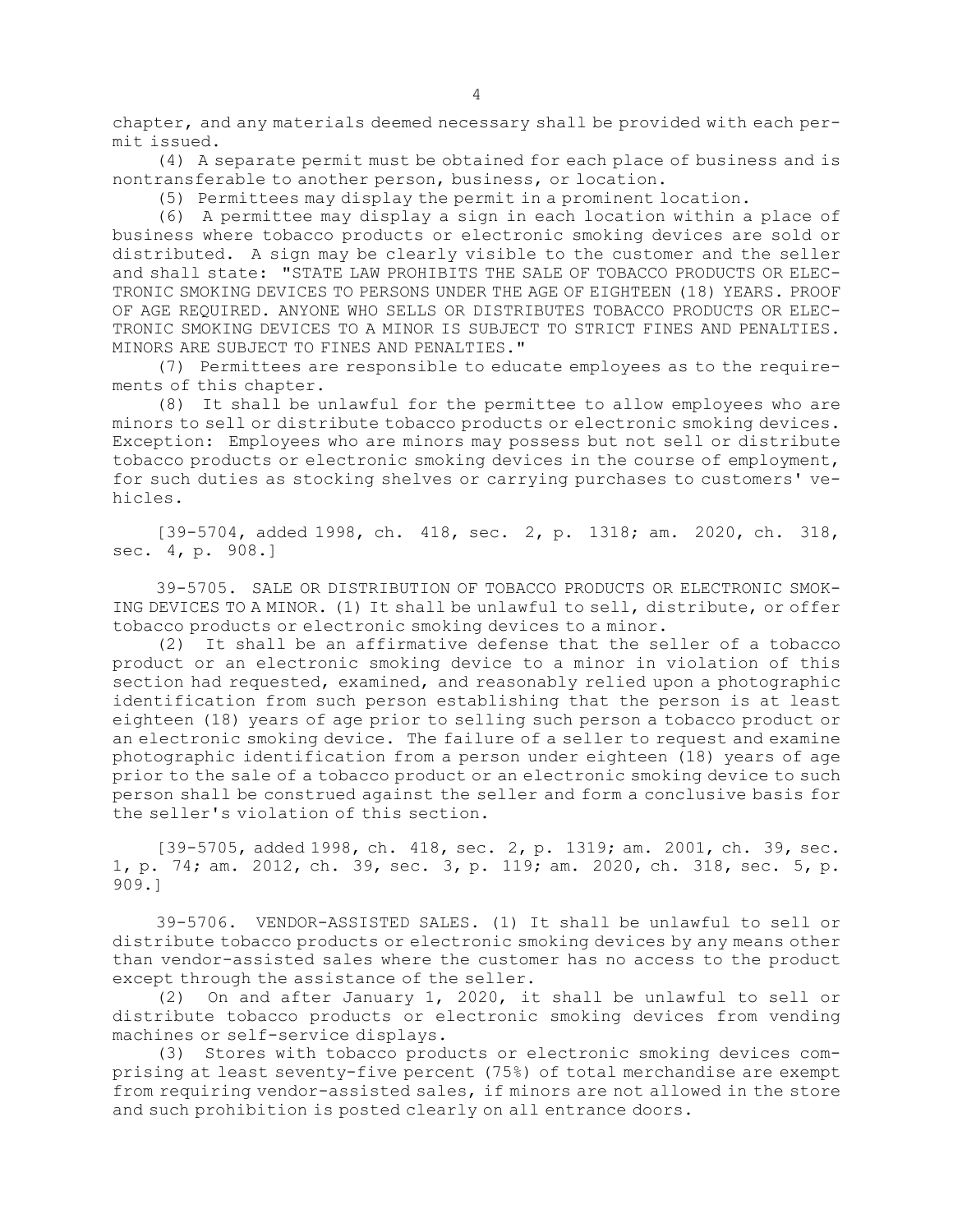[39-5706, added 1998, ch. 418, sec. 2, p. 1319; am. 2012, ch. 39, sec. 4, p. 120; am. 2020, ch. 318, sec. 6, p. 909.]

39-5707. OPENED PACKAGES AND SAMPLES. (1) It shall be unlawful to sell or distribute tobacco products or electronic smoking devices for commercial purposes other than in the federally required sealed package provided by the manufacturer with all the required warning labels and health warnings.

(2) It shall be unlawful to sell or distribute tobacco products or electronic smoking devices for free or below the cost of such products to the sellers or distributors of the products for commercial or promotional purposes to members of the general public in public places or at public events.

[39-5707, added 1998, ch. 418, sec. 2, p. 1319; am. 2020, ch. 318, sec. 7, p. 910.]

39-5708. CIVIL PENALTIES FOR VIOLATIONS OF PERMIT. (1) Any permittee who fails to comply with any part of this chapter or any current state or local law or rule or regulation regarding the sale or distribution of tobacco products or electronic smoking devices shall be subject to <sup>a</sup> civil penalty as provided in this section or have their permit suspended, pursuant to compliance with the contested case provisions of the Idaho administrative procedure act, [chapter](/statutesrules/idstat/Title67/T67CH52) 52, title 67, Idaho Code, or both.

(2) If <sup>a</sup> seller who is not <sup>a</sup> permittee violates section [39-5705](/statutesrules/idstat/Title39/T39CH57/SECT39-5705), Idaho Code, and sells or distributes tobacco products or electronic smoking devices to <sup>a</sup> minor, then the seller shall be fined one hundred dollars (\$100).

(3) In the case of <sup>a</sup> first violation, the permittee shall be notified in writing of penalties to be levied for further violations.

(4) In the case of <sup>a</sup> second violation, the permittee shall be fined two hundred dollars (\$200) and shall be notified in writing of penalties to be levied for further violations. For <sup>a</sup> violation of section [39-5705](/statutesrules/idstat/Title39/T39CH57/SECT39-5705), Idaho Code, the permittee shall not be fined if the permittee can show that <sup>a</sup> training program was in place for the employee and that the permittee has <sup>a</sup> form signed by that employee on file stating that the employee understands the tobacco product or electronic smoking device laws dealing with minors and the unlawful purchase of tobacco products or electronic smoking devices, but the permittee shall be notified in writing of penalties to be levied for any further violations. If no such training is in place, the permittee shall be fined two hundred dollars (\$200).

(5) In the case of <sup>a</sup> third violation in <sup>a</sup> two (2) year period, the permittee shall be fined two hundred dollars (\$200) and the permit may be suspended for up to seven (7) days. If the violation is by an employee, at the same location, who was involved in any previous citation for violation, the permittee shall be fined four hundred dollars (\$400). Effective training and employment practices by the permittee, as determined by the department, shall be <sup>a</sup> mitigating factor in determining permit suspension. Tobacco product or electronic smoking device retailers must remove all tobacco products or electronic smoking devices from all areas accessible to or visible to the public while the permit is suspended.

(6) In the case of four (4) or more violations within <sup>a</sup> two (2) year period, the permittee shall be fined four hundred dollars (\$400) and the permit shall be revoked until such time that the permittee demonstrates an effective training plan to the department, but in no case shall the revocation be for less than thirty (30) days. Tobacco product or electronic smoking device retailers must remove all tobacco products or electronic smoking de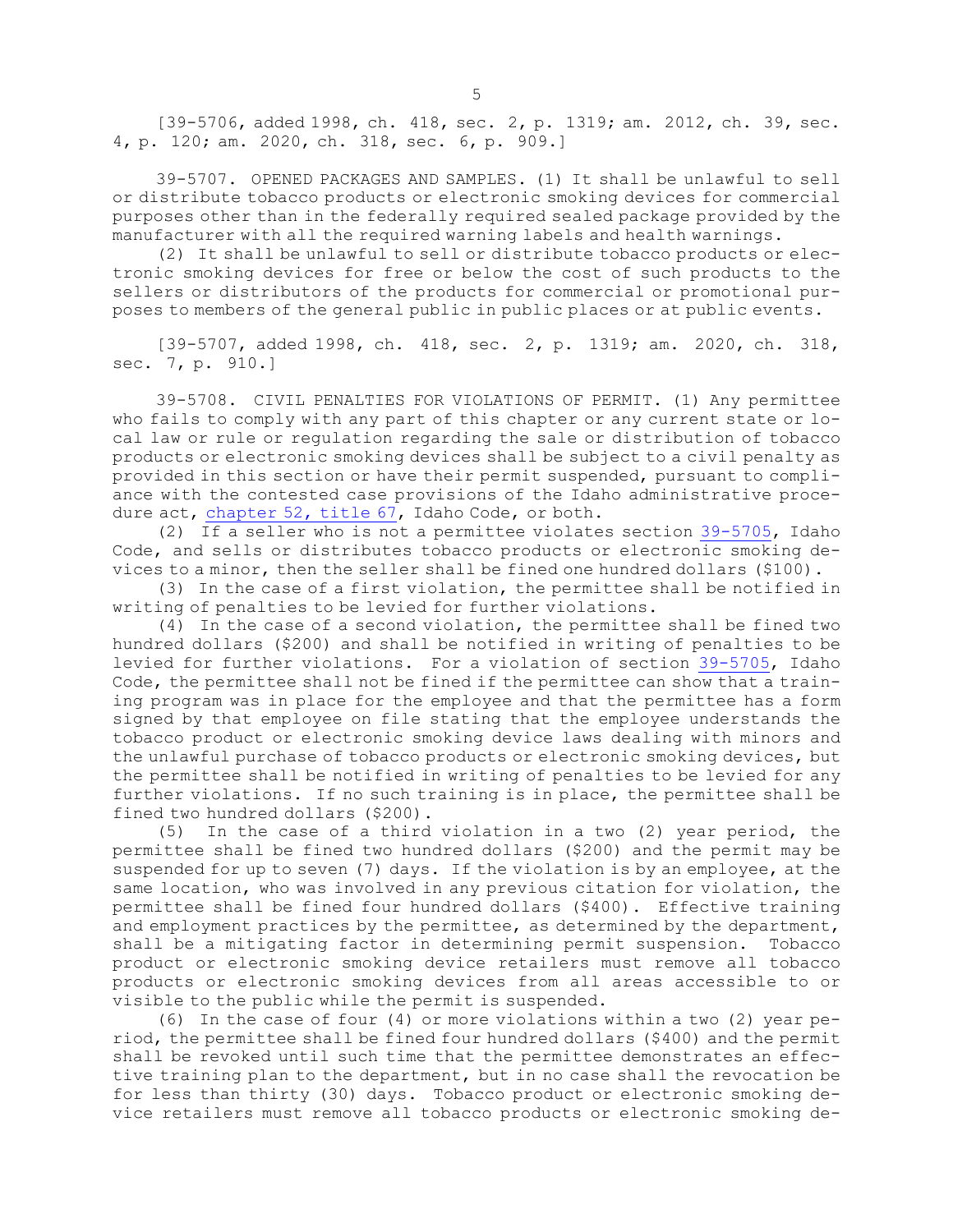vices from all areas accessible to or visible to the public while the permit is revoked.

(7) All moneys collected for violations pursuant to this section shall be remitted to the prevention of minors' access to tobacco products or electronic smoking devices fund created in section [39-5711](/statutesrules/idstat/Title39/T39CH57/SECT39-5711), Idaho Code.

[39-5708, added 1998, ch. 418, sec. 2, p. 1319; am. 2001, ch. 39, sec. 2, p. 75; am. 2012, ch. 39, sec. 5, p. 120; am. 2020, ch. 318, sec. 8, p. 910.]

39-5709. CRIMINAL PENALTIES FOR VIOLATIONS WITHOUT A PERMIT. Sale or distribution of tobacco products or electronic smoking devices, or any violation of this chapter, without <sup>a</sup> permit is considered by the state of Idaho as an effort to subvert the state's public purpose to prevent minor's access to tobacco products or electronic smoking devices.

(1) The sale or distribution of tobacco products or electronic smoking devices without <sup>a</sup> permit shall constitute <sup>a</sup> misdemeanor punishable by imprisonment not exceeding  $six$  (6) months in the county jail, a fine of three hundred dollars (\$300), or by both such fine and imprisonment. If the sale or distribution of tobacco products or electronic smoking devices was to <sup>a</sup> minor, the fine shall be no less than five hundred dollars (\$500) nor more than one thousand dollars (\$1,000). The provisions of this section shall not be applicable to an employee of the business engaged in the sale of tobacco products or electronic smoking devices if the sale occurred during the course of such employment and the seller does not have an ownership interest in the business.

(2) In addition to the penalties set forth in subsection (1) of this section, the court may impose an additional fine of one thousand dollars (\$1,000) per day beginning the day following the date of citation as long as the illegal tobacco products or electronic smoking devices sales or distribution continues. The first seven (7) days of additional fines may be suspended, provided that the business or seller is able to prove that the business or seller has applied for the permit within seven (7) days of the citation.

[39-5709, added 1998, ch. 418, sec. 2, p. 1320; am. 2020, ch. 318, sec. 9, p. 911.]

39-5710. CONDUCT OF ENFORCEMENT ACTIONS. (1) It is the intent of the legislature that law enforcement agencies, the attorney general, and the department shall enforce this chapter and rules promulgated pursuant thereto in <sup>a</sup> manner that can reasonably be expected to significantly reduce the extent to which tobacco products and electronic smoking devices are sold or distributed to minors.

(2) Law enforcement agencies may conduct random unannounced inspections at locations where tobacco products or electronic smoking devices are sold or distributed to ensure compliance with this chapter. <sup>A</sup> copy of all citations issued under this chapter shall be submitted to the department.

(3) The department shall conduct at least one (1) random unannounced inspection per year at all locations where tobacco products or electronic smoking devices are sold or distributed at retail to ensure compliance with this chapter. The department shall conduct inspections for minor exempt permittees without the assistance of <sup>a</sup> minor. The department shall conduct inspections for all other permittees with the assistance of <sup>a</sup> minor. Each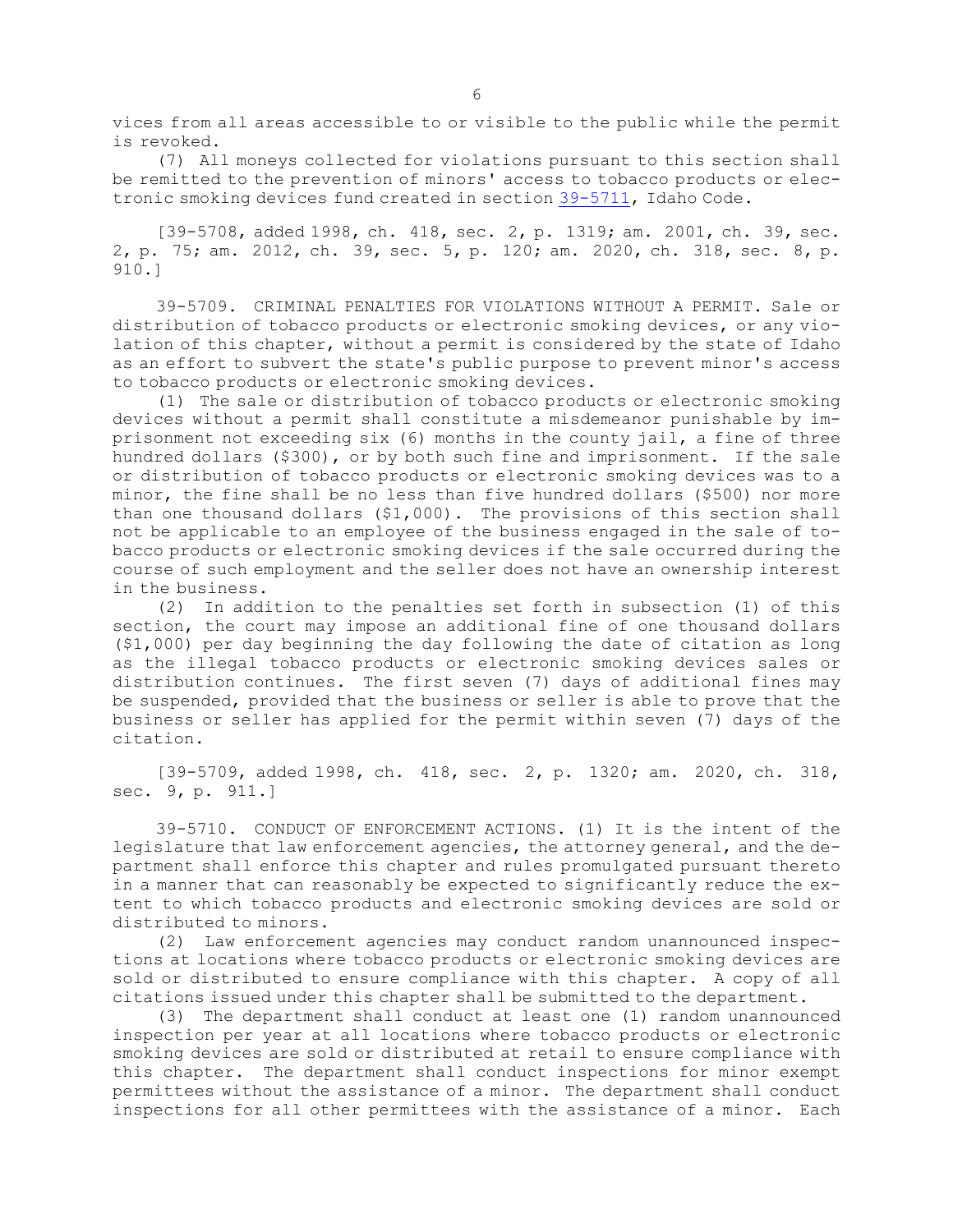year, the department shall conduct random unannounced inspections equal to the number of permittees multiplied by the violation percentage rate reported for the previous year multiplied by <sup>a</sup> factor of ten (10). Local law enforcement agencies are encouraged to contract with the department to perform these required inspections.

(4) Minors may assist with random unannounced inspections with the written consent of <sup>a</sup> parent or legal guardian. When assisting with these inspections, minors shall not provide false identification nor make any false statement regarding their age.

(5) Citizens may file <sup>a</sup> written complaint of noncompliance of this chapter with the department, or with <sup>a</sup> law enforcement agency. Permit holders under 26 U.S.C. 5712 may file written complaints relating to delivery sales to the department or the attorney general's offices. Complaints shall be investigated and the proper enforcement actions taken.

(6) Within <sup>a</sup> reasonable time, not later than two (2) business days after an inspection has occurred, <sup>a</sup> representative of the business inspected shall be informed in writing of the results of the inspection.

(7) The attorney general or his designee, or any person who holds <sup>a</sup> permit under 26 U.S.C. 5712, may bring an action in district court in Idaho to prevent or restrain violations of this chapter by any person or by any person controlling such person.

[39-5710, added 1998, ch. 418, sec. 2, p. 1321; am. 2001, ch. 39, sec. 3, p. 75; am. 2003, ch. 159, sec. 2, p. 450; am. 2003, ch. 273, sec. 2, p. 729; am. 2012, ch. 39, sec. 6, p. 121; am. 2020, ch. 318, sec. 10, p. 911.]

39-5711. FUNDING AND CREATION OF PREVENTION OF MINORS' ACCESS TO TO-BACCO PRODUCTS OR ELECTRONIC SMOKING DEVICES FUND. There is hereby created the prevention of minors' access to tobacco products or electronic smoking devices fund in the state treasury. Moneys in the fund shall be used to fund the administration, inspections and enforcement of this chapter. Moneys in the fund may be expended only pursuant to appropriation. The fund shall consist of:

(1) The current federal funds that are available for inspections or for the prevention of minors' access to tobacco products or electronic smoking devices shall be utilized by the department;

(2) The fines from the civil penalties pursuant to section [39-5708](/statutesrules/idstat/Title39/T39CH57/SECT39-5708), Idaho Code; and

(3) Moneys from any other source.

[39-5711, added 1998, ch. 418, sec. 2, p. 1321; am. 2020, ch. 318, sec. 11, p. 912.]

39-5712. SEVERABILITY. If any section or provision of this chapter is held invalid, such invalidity shall not affect other sections or provisions of this chapter.

[39-5712, added 1998, ch. 418, sec. 2, p. 1321.]

39-5713. LOCAL ORDINANCES. Nothing in this chapter shall be construed to prohibit local units of government from passing ordinances which are more stringent than the provisions of this chapter. Provided however, local units of government shall not have the power to require <sup>a</sup> permit or license for the sale or distribution of tobacco products or electronic cigarettes.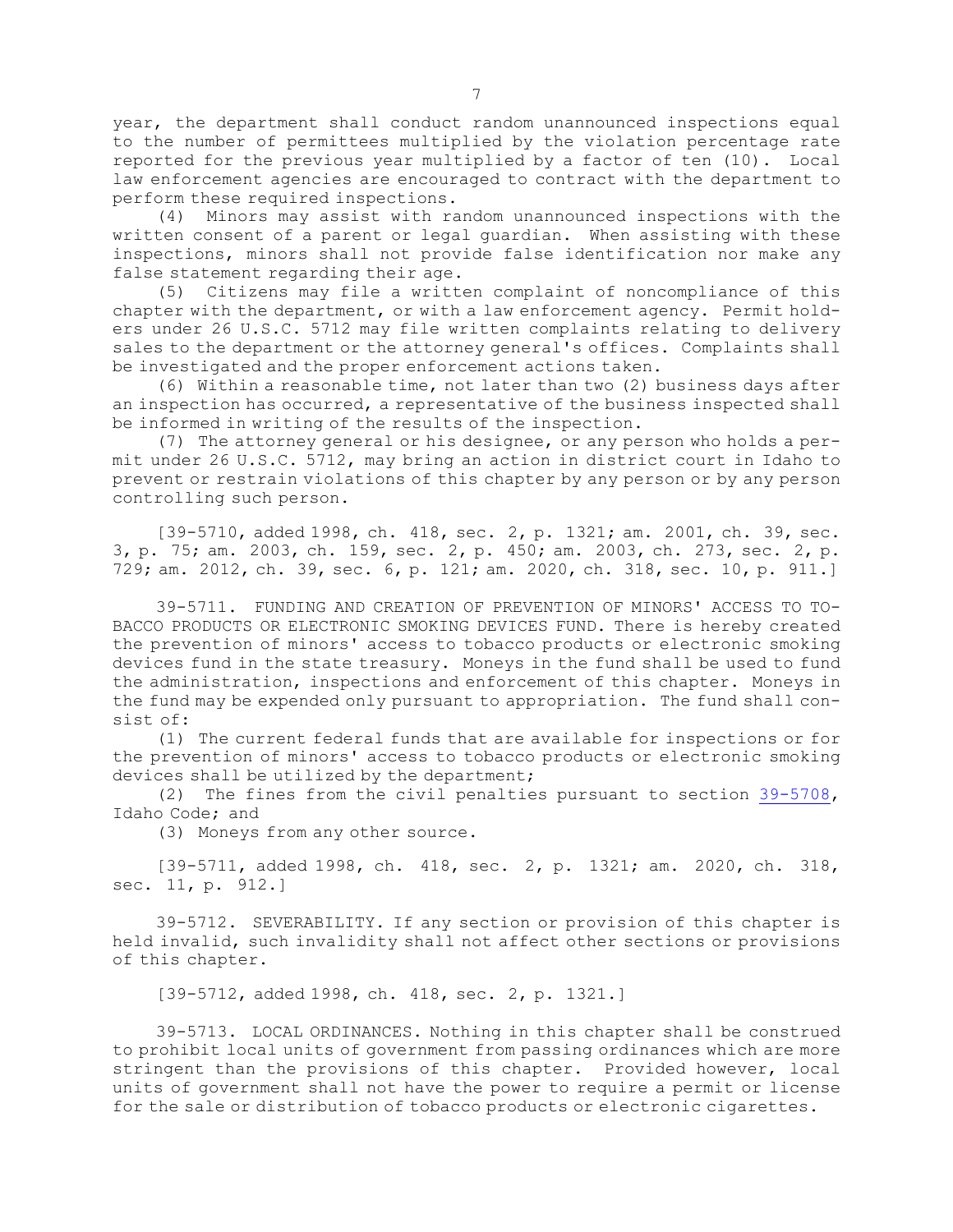[39-5713, added 1998, ch. 418, sec. 2, p. 1321; am. 2012, ch. 39, sec. 7, p. 121.]

39-5714. REQUIREMENTS FOR DELIVERY SALES. (1) No permittee shall make <sup>a</sup> delivery sale of tobacco products or electronic smoking devices to any individual who is under age eighteen (18) years in this state.

(2) Each permittee taking <sup>a</sup> delivery sale order shall comply with: the age verification requirements set forth in section [39-5715](/statutesrules/idstat/Title39/T39CH57/SECT39-5715), Idaho Code; the disclosure and notice requirements set forth in section [39-5716](/statutesrules/idstat/Title39/T39CH57/SECT39-5716), Idaho Code; the shipping requirements set forth in section [39-5717](/statutesrules/idstat/Title39/T39CH57/SECT39-5717), Idaho Code; the registration and reporting requirements set forth in section [39-5718](/statutesrules/idstat/Title39/T39CH57/SECT39-5718), Idaho Code; all tax collection requirements provided by [title](/statutesrules/idstat/Title63/) 63, Idaho Code; and all other laws of the state of Idaho generally applicable to sales of tobacco products or electronic smoking devices that occur entirely within Idaho, including but not limited to those laws imposing excise taxes, sales and use taxes, licensing and tax stamping requirements, and escrow or other payment obligations.

[39-5714, added 2003, ch. 273, sec. 3, p. 730; am. 2012, ch. 39, sec. 8, p. 122; am. 2020, ch. 318, sec. 12, p. 912.]

39-5715. AGE VERIFICATION REQUIREMENTS. No permittee shall mail or ship tobacco products or electronic smoking devices in connection with <sup>a</sup> delivery sale order unless, before mailing or shipping such tobacco products or electronic smoking devices, the permittee accepting the delivery sale order first obtains from the prospective customer <sup>a</sup> certification that includes proof of age that the purchaser is at least eighteen (18) years old, the credit or debit card used for payment has been issued in the purchaser's name, and the address to which the tobacco products or electronic smoking devices are being shipped matches the credit card company's address for the cardholder or employs technology that requires and authenticates independent, third-party age and identity verification services, comparing data against third-party sources.

[39-5715, added 2003, ch. 273, sec. 3, p. 730; am. 2012, ch. 39, sec. 9, p. 122; am. 2020, ch. 318, sec. 13, p. 913.]

39-5716. DISCLOSURE AND NOTICE REQUIREMENTS. For all delivery sales <sup>a</sup> permittee shall post on any advertisement or website:

(1) The cautionary language for signs under section [39-5704](https://legislature.idaho.gov/statutesrules/idstat/Title39/T39CH57/SECT39-5704)(6), Idaho Code;

(2) <sup>A</sup> prominent and clearly legible statement that consists of one (1) of the warnings set forth in section 4(a)(1) of the federal cigarette labeling and advertising act (15 U.S.C. section 1333(a)(1)) rotated on <sup>a</sup> quarterly basis;

(3) <sup>A</sup> prominent and clearly legible statement that sales of cigarettes are taxable under [chapter](https://legislature.idaho.gov/statutesrules/idstat/Title63/T63CH25) 25, title 63, Idaho Code, and an explanation of how such tax has been, or is to be paid, with respect to such delivery sale.

[39-5716, added 2003, ch. 273, sec. 3, p. 730.]

39-5717. SHIPPING REQUIREMENTS -- TOBACCO PRODUCTS OR ELECTRONIC SMOKING DEVICES. Each permittee who mails or ships tobacco products or electronic smoking devices in connection with <sup>a</sup> delivery sale order shall